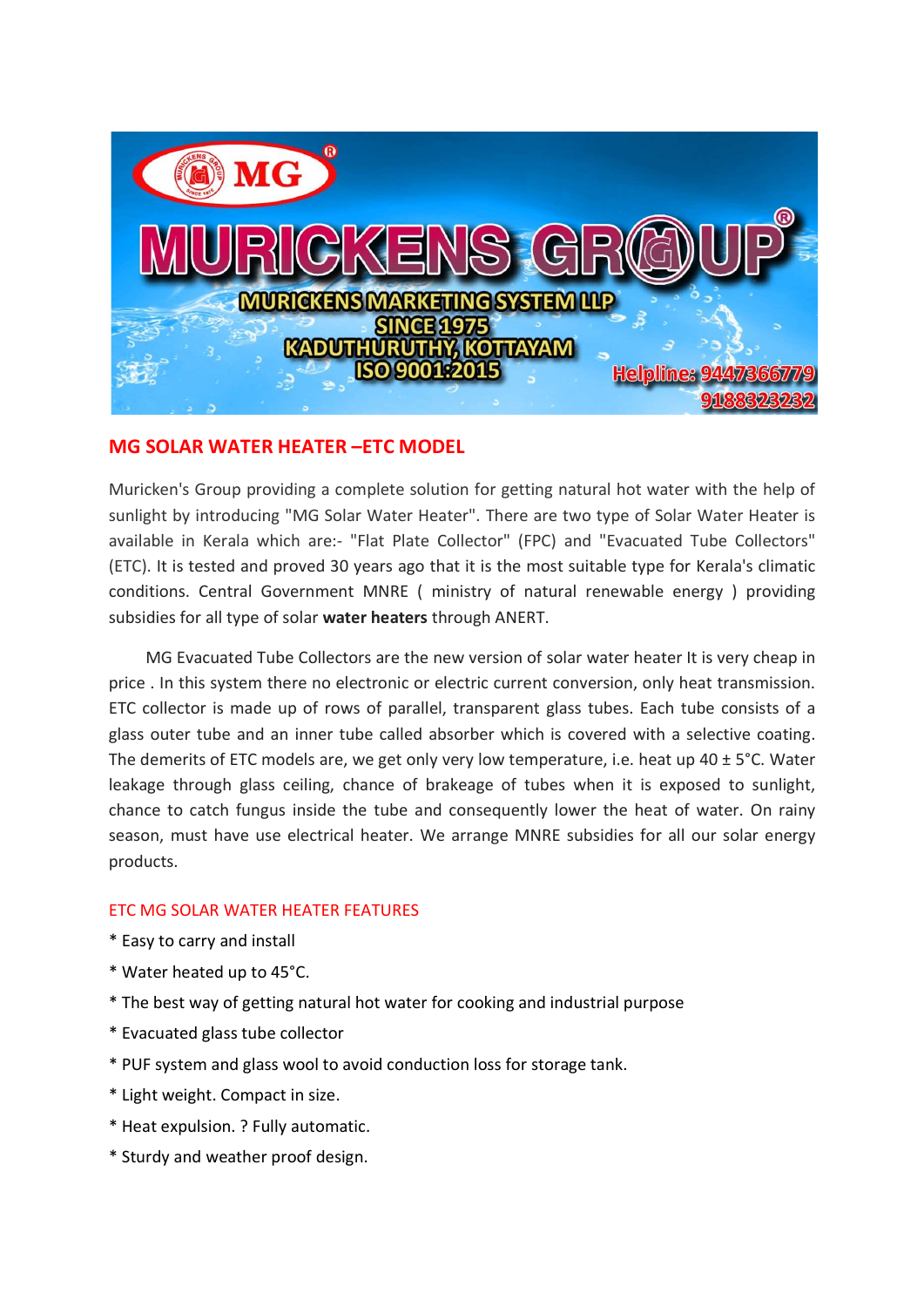- \* Different Capacity starting from 100 liters to 1000 liters.
- \* Custom built Solar Water Heater can also be provided.



MG SOLAR ETC WATER HEATER TECHNICAL SPECIFICATION:

| MG Solar Water Heater ETC Model | 100                                          | 150    | 200 | 250 |
|---------------------------------|----------------------------------------------|--------|-----|-----|
| Usage No. of person             | 3 or 4                                       | 5 or 6 | 8   | 10  |
| Installation Area(sq. mt)       | 2.1                                          | 3.1    | 3.8 | 4.7 |
| Water output temp. (°C)         | 40 ± 5 °C Under Normal Sunny Conditions      |        |     |     |
| ETC tube Model: No. of Tubes    | 10                                           | 15     | 20  | 25  |
| Material                        | Glass 3.3                                    |        |     |     |
| Coating                         | <b>Selective Absorptive Coating</b>          |        |     |     |
| <b>Glass Sealing</b>            | Silicon Rubber                               |        |     |     |
| Hot Water Tank material (Inner) | Stainless Steel SS 304 (Food Grade) - 0.5 mm |        |     |     |